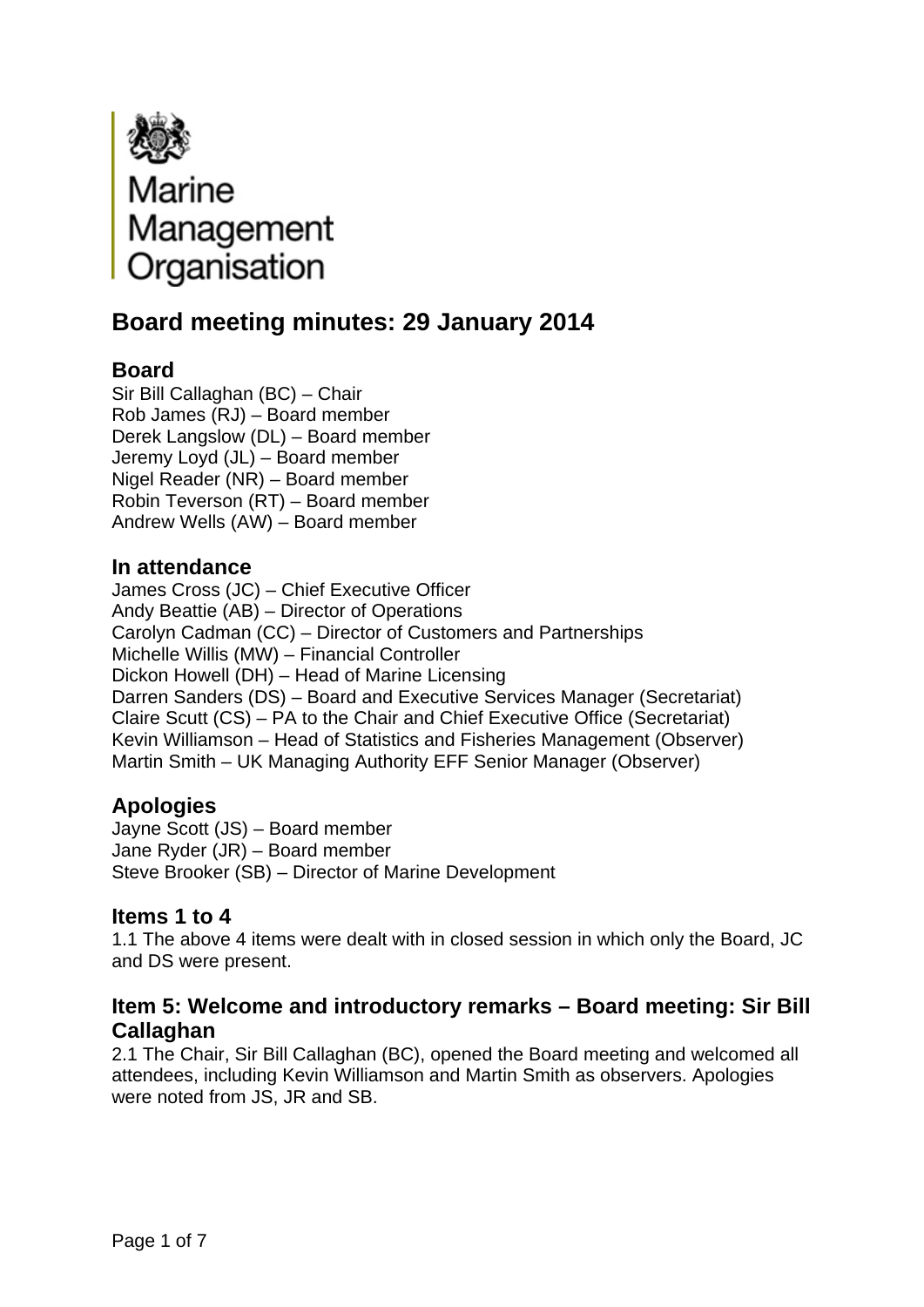# **Item 6: Declaration of interests**

3.1 The standing declarations from NR, regarding his interests in Natural England and Natural Resources Wales, and JR, regarding her interest in Seafish, continue to be noted.

# **Item 7: Minutes of the 21 November 2013 Board meeting and actions update**

4.1 The minutes from the 21 November 2013 Board meeting were agreed subject to some minor corrections that were passed direct to the Secretariat for correction.

4.2 The action list and updates provided within the actions update paper were noted by the Board. JC advised the Board that with regards action 26/02, no letter had been sent to the vessel owner as criminal proceedings were pending.

# **Item 8: MMO Short-term Strategy: Budget allocation, priority options and second draft Corporate Plan**

5.1 CC presented to the Board a paper to update the Board on the budget allocation for 2014/15 and 2015/16. The paper also sought to provide the Board with both priority options to be reflected in the final draft of the 2014/17 Corporate Plan and the second draft of the Corporate Plan reflecting feedback received in September 2013.

5.2 James Cross (JC) advised that while the budget was within planning parameters once the settlement fell below the £24 million mark there were inevitably areas where there was a need to reprioritise and despite efforts to the contrary, there may be areas where performance levels would fall.

5.3 NR raised the capital budget and who had ownership of this. MW confirmed that she had ownership of the capital budget and was using the same to deliver changes to the licencing system in the next financial year. MW advised the Board that she had secured the capital budget for 2014/15 and would shortly be presenting a revised ICT strategy. NR asked if there were any invest to save options. MW advised that these were tied up with strategic alignment but if there were initiatives she could take forward, she would do so. MW went on to explain that with fees and charges there had been an expansion regarding what was covered and she was currently exploring these options.

5.4 JC reminded the Board that the approach to the Corporate Plan was a refresh rather than a rewrite and there was an appetite for a review of this in the summer. JC pointed out an annex to the paper containing published service standards and invited the Board to discuss the outcomes they wished to protect as well as initiatives they may consider pausing in order to meet budgetary challenges.

5.5 BC expressed a concern regarding the risk of telegraphing areas in which we may not achieve early on. DL raised the fact that giving key performance indicators (KPIs) a 100% target was setting us up to fail and favoured something more generic. JC agreed that it would be wise to build in a tolerance such as where the KPI was 98% we would only flag as a red (missed target) if it fell below 95%. JC pointed that whilst we would always aim for excellence, in the interest of transparency, should we set out that we may not achieve.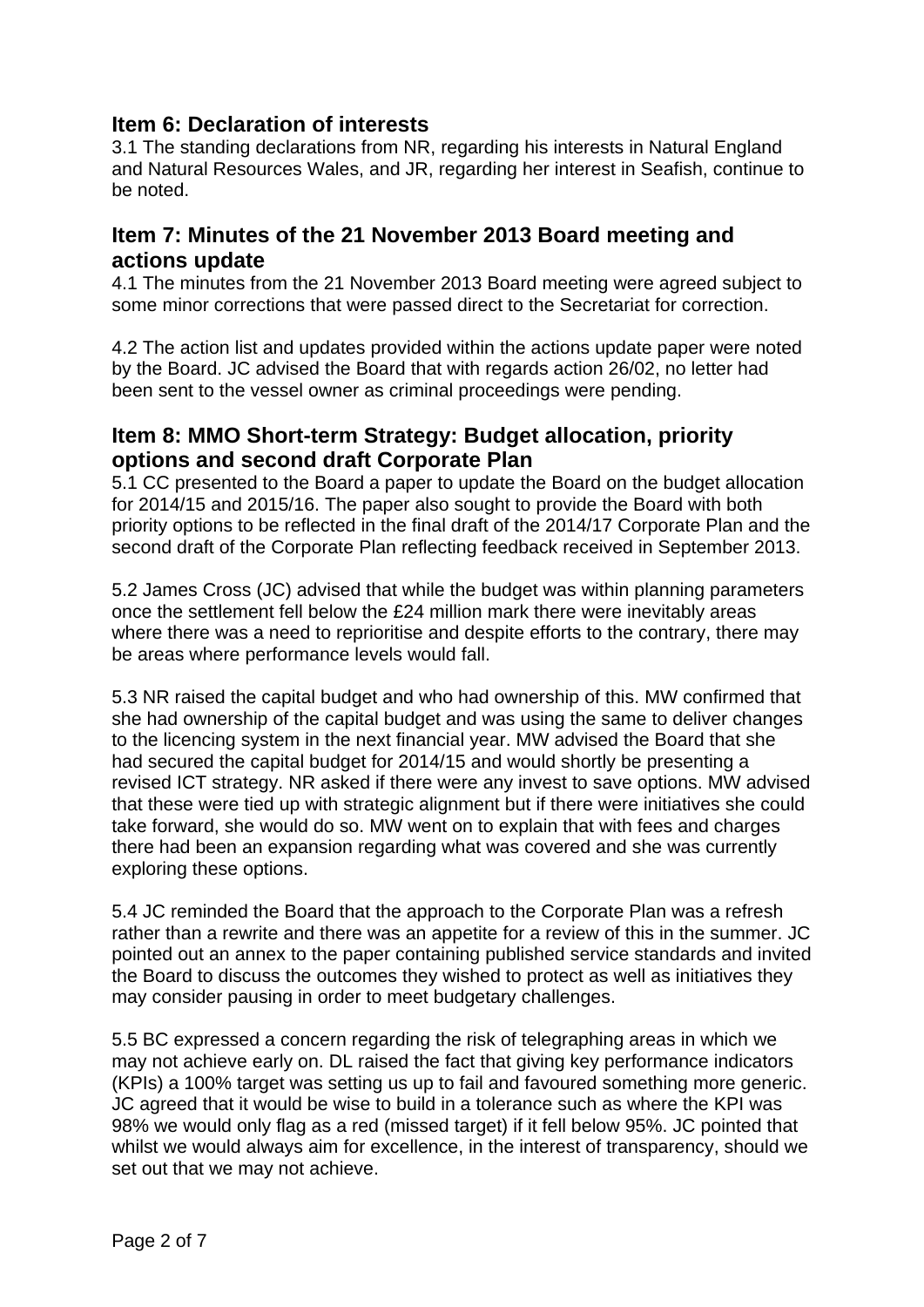5.6 A wide ranging discussion followed where the Board deliberated pausing on some IT projects and some HR initiatives. NR reiterated that this was not with the intention of lowering standards but rather with a view to reducing the administrative burden. BC expressed a concern regarding the perception of MMO staff and the potential impact on motivation. The discussion also included marine plans and a potential slowing down on the South marine plans.

5.7 JL was keen to emphasise the need to look at more innovative solutions and more efficient ways of working in the future as had been achieved in other high profile organisations. JL advised that in his view we should not degrade our product but must deliver better, for cheaper and drive innovation.

#### 5.8 Minute withheld

5.9 JC said that he accepted the challenge from the Board regarding innovation but wanted to ensure the Board were sighted on the risks we were carrying with the reduced budget. BC recognised that the MMO were under pressure to do more with less and agreed there was an opportunity to give a flavour in the foreword of the Corporate Plan and to put markers down.

5.10 CC advised that the Department for Environment, Food and Rural Affairs (Defra) was expecting a 2-week turnaround and asked if Board members could feed in their comments within the next week before sign off by the Chair.

5.11 Due to the impending departure of DL, it was agreed that the agenda running order would be altered so that items 13, 14 and 15 would follow item 8.

**Action 27/01**: Board members to feed in comments on the second draft of the Corporate Plan by 5 February.

**Action 27/02**: BC to sign off before submitting the plan to Defra.

## **Item 13: Summary of business from 11 December 2013 Audit and Risk Assurance Committee meeting**

6.1 NR presented to the Board a summary of business from 11 December 2013. The main meeting had been preceded by a light touch review of effectiveness.

6.2 NR described the paper as a digestible record of the formal business and said the formal minutes would follow in due course.

#### 6.3 Minute withheld

6.4 NR drew the Board's attention to item 2.10 on the paper and informed the Board that Defra had appointed KPMG a new framework internal auditor. NR advised that JC had agreed in principal to take the MMO Head of Audit from the framework and this would be KPMG.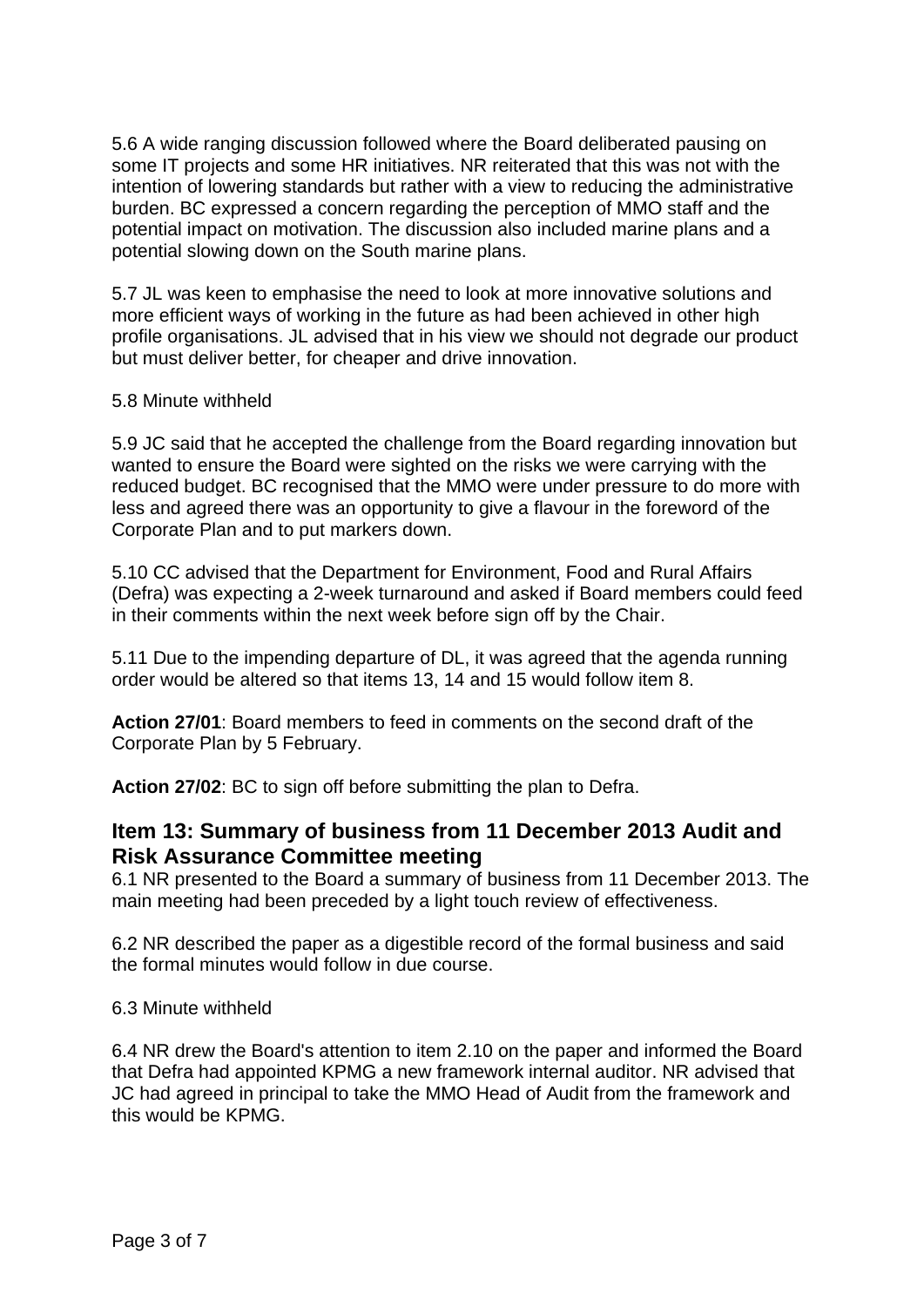# **Item 14: MMO Board review of effectiveness: action plan**

7.1 BC presented to the Board a summary report on the 12 December 2013 Board review of effectiveness workshop and asked the Board to agree actions arising.

7.2 NR stated that the resulting actions would benefit from the addition of timelines and accountability. NR also pointed out the wording regarding Action 15. It was agreed that the Board would welcome a future discussion on succession planning and the Board noted that reference to Succession Planning was in respect to the Board.

7.3 The Board agreed that the assurance accurately reflected the session.

## **Item 15: Enhancing Board transparency**

8.1 BC presented to the Board a paper on enhancing transparency of Board activity and invited the Board to consider 2 initiatives to increase such transparency: publishing papers and public board meetings.

8.2 BC drew the Board's attention to the terms of reference and stated that they were clear in their mandate that (non-confidential) papers should be made available to members of the public. It was noted that while the agenda and minutes of MMO Board meetings are routinely published, it has not been a matter of routine to publish the open session papers and BC is keen to address this.

- 8.3 Minute withheld
- 8.4 Minute withheld

8.5 The second issue which BC invited comments on was the requirement for the Board to conduct a proportion of its business in public (except for business deemed to be confidential).

8.6 BC made a recommendation that holding one public meeting a year would be in accordance with the intention set out within the terms of reference. DL expressed a concern that this may reduce the effectiveness of the meeting and described an instance where a number of protestors had attended a meeting he had been involved in.

#### 8.7 Minute withheld

8.8 Minute withheld

**Action 27/03**: The Board agreed to publish papers of open sessions.

**Action 27/04**: The Board agreed to hold one public meeting each year.

8.9 DL left the meeting to attend other business.

## **Item 9: Informing European Maritime and Fisheries Fund thinking**

9.1 MS joined the meeting and. introduced a slide that set out a road map detailing the process in the implementation of the European Maritime and Fisheries Fund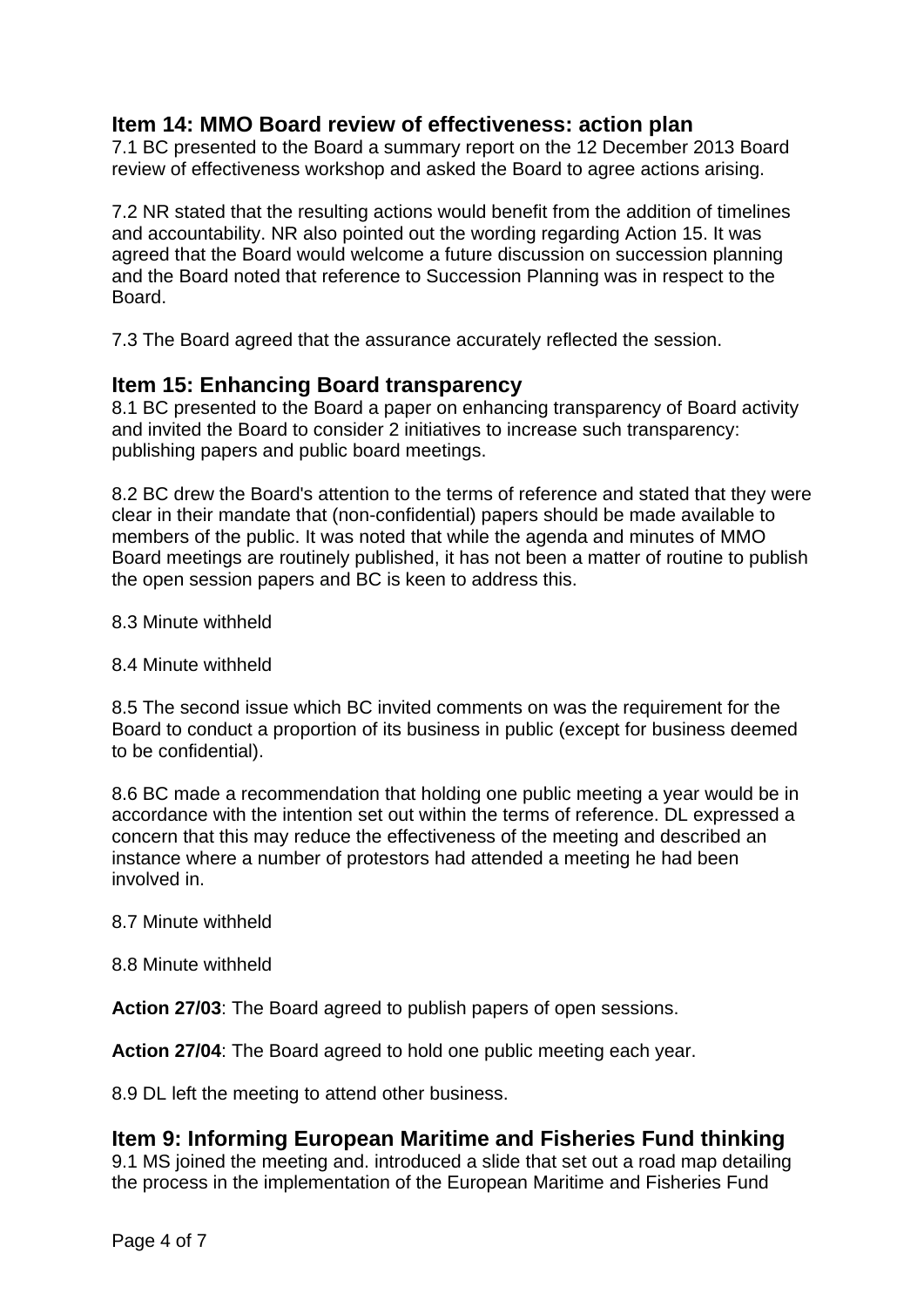(EMFF). MS confirmed that trilogue discussions were taking place in the lead to the implementation of the EMFF operational programme.

9.2 MS presented a slide on those lessons learned from our experience in delivery of the European Fisheries Fund (EFF), describing the underpinning external and internal drivers. MS confirmed that the learning that could be broadly categorised as improving the customer experience, governance and control, reducing administrative burden, and delivery.

9.3 MS proceeded to present a final slide which set out the MMO's role in EMFF development, touching upon our technical input, developing an action plan which captures all of the lessons learned, considering funding opportunities, and focusing on improving the customer experience. MW concluded by confirming that the Board will be kept appraised as to the impact of the lessons learned exercise as EMFF proceeds towards implementation. The Board thanked MS and MW for the presentation.

#### **Item 11: Health, safety and wellbeing report**

10.1 JC presented to the Board the health, safety and wellbeing report.

10.2 JC took the opportunity to discuss his recent visit to meet with Andy Bagworth, Anglian Water, to share best practice. JC advised the Board that a meeting with Anglian Water had been sought due to the fact they had a similar corporate identity to that of MMO. JC reported that their discussion had been wide ranging but with an emphasis on effective incident and near-hit reporting challenges. JC updated that Board that Andy Bagworth had shared some methodology on near-hit reporting and JC said he had an "embryonic vision" to explore with the team.

10.3 JC reiterated that he and the Executive Team continued to consistently check their approach to the health, safety and well-being of staff.

#### **Item 12: CEO report**

11.1 JC presented to the Board the CEO Report.

11.2 Minute withheld

11.3 On the subject of Defra's 'one business' (Strategic Alignment Programme), JC reported that this was progressing at a pace, particularly in terms of corporate services. JC said that both he and MW were on the Future Corporate Services Board and other groups looking at opportunities for alignment.

11.4 AW raised a comment which John Robbs had made in his letter regarding budget which referred to Strategic Alignment delivering a 30% efficiency in "back office" functions and that he may have to revisit budgets if this saving was not realised. NR said that his interpretation was that further cuts may have to be made in this situation.

11.5 JC updated the Board on his recent introductory meeting with the new Defra Finance Director, who had alluded to a funding pressure for 2015/16 and had a vested interest in the success of the Strategic Alignment Programme. JC advised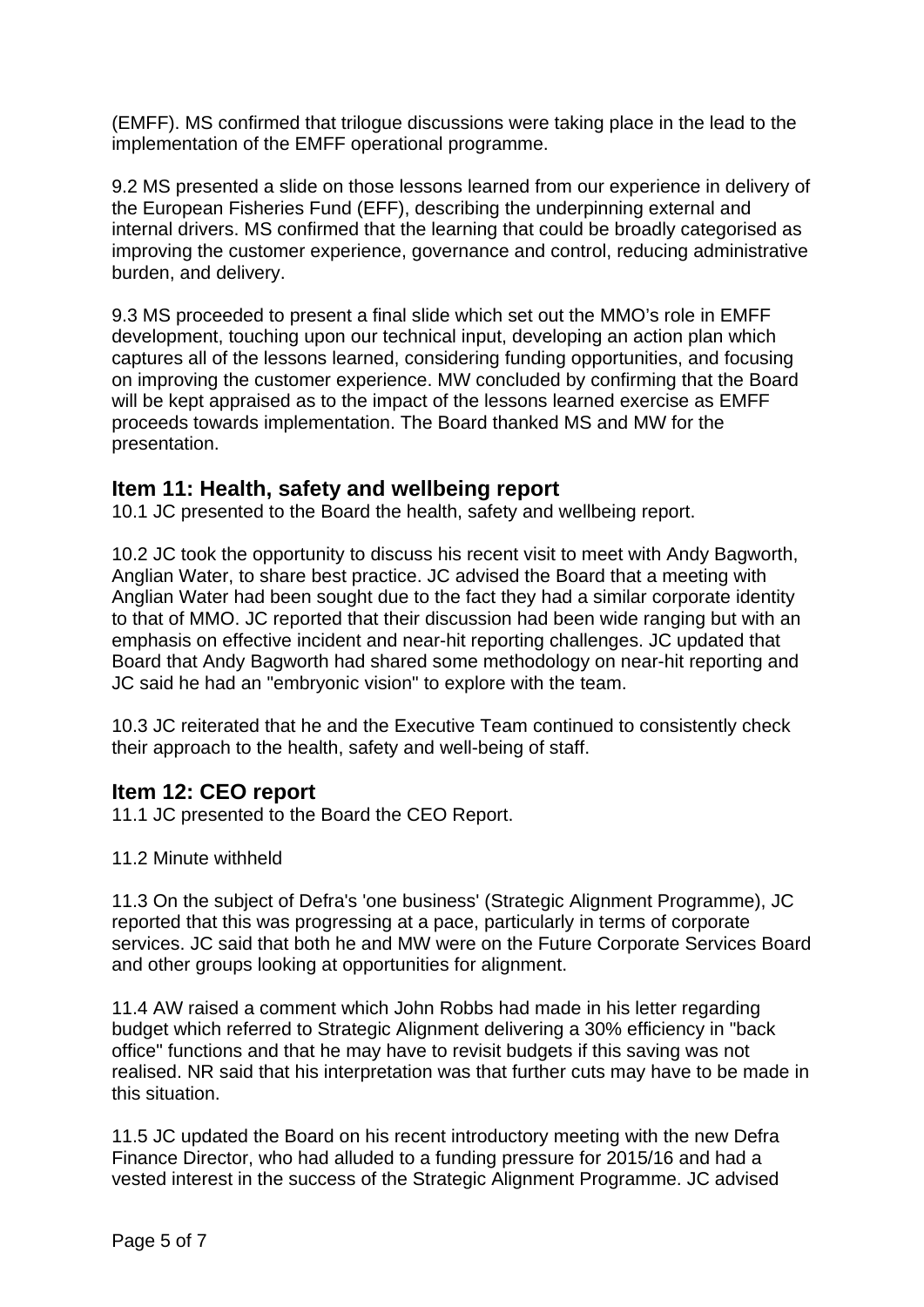that in principle all Defra bodies are signed up but said there were some points of detail to iron out. NR expressed a concern regarding the focus on cost alone and said that strategic alignment should also address value.

11.6 JC updated the Board on the delivery of the 2013-16 Corporate Plan, reporting that 85% of performance indicators are on track and he expected this would reflect delivery at the year end position. JC said that the risk register had been integrated into the red, amber and green (RAG) rating and residual risks are logged.

11.7 JC reported that marine plans were moving forward well. JC reminded the Board that they had previously given their permission for the plans to be put up to the Secretary of State and he expected this formal submission to take place in mid-February. JC advised that there were questions as to whether the plans would need to go to Independent Investigation but this matter was out of our hands and, although we would make recommendations to Defra, the Secretary of State would make the final decision.

11.8 JC updated the Board on the Secretary of State's recent visit to Newcastle which had gone well and he had left with positive messages regarding our work.

11.9 It was noted that the new Director of Evidence and Chief Scientific Advisor had now started and would be joining the Board for the March meeting.

# **Item 13: Organisational delivery overview**

12.1 The Board considered the performance and delivery report up to the 31 December 2013. The Board discussed the detailed report, thanking the Executive Team for producing the paper.

12.2 MW presented to the Board a finance report detailing delivery up to the 31 December 2013.

12.3 MW pointed out the run rate variance was not intended to be a forecast. MW also updated the Board on risks around Defra re-charges and the MMO voluntary early release scheme. It was noted that there was a small over-spend on contracts and the Royal Navy fuel costs were higher than expected. A decision had been made to pay more for fuel rather than miss days at sea.

12.4 MW advised that EFF performance was improving with the team having processed 75 applications and that it appeared there was still an appetite for funding applications. MW said the window of opportunity for applicants had been extended to June 2014 to allow for more time to introduce EMFF.

12.5 MW informed the Board that 32 applications for voluntary early release had been received with 19 of those having been approved. AW asked if there was the potential for further voluntary early release scheme but MW said this may not be within constraints of the rules and in compliance with the Cabinet Office case. AW raised the fact that the Remuneration Committee had asked for flexibility on the scheme to allow for potential activity in the future. MW said the success in the matching panel had built in capacity.